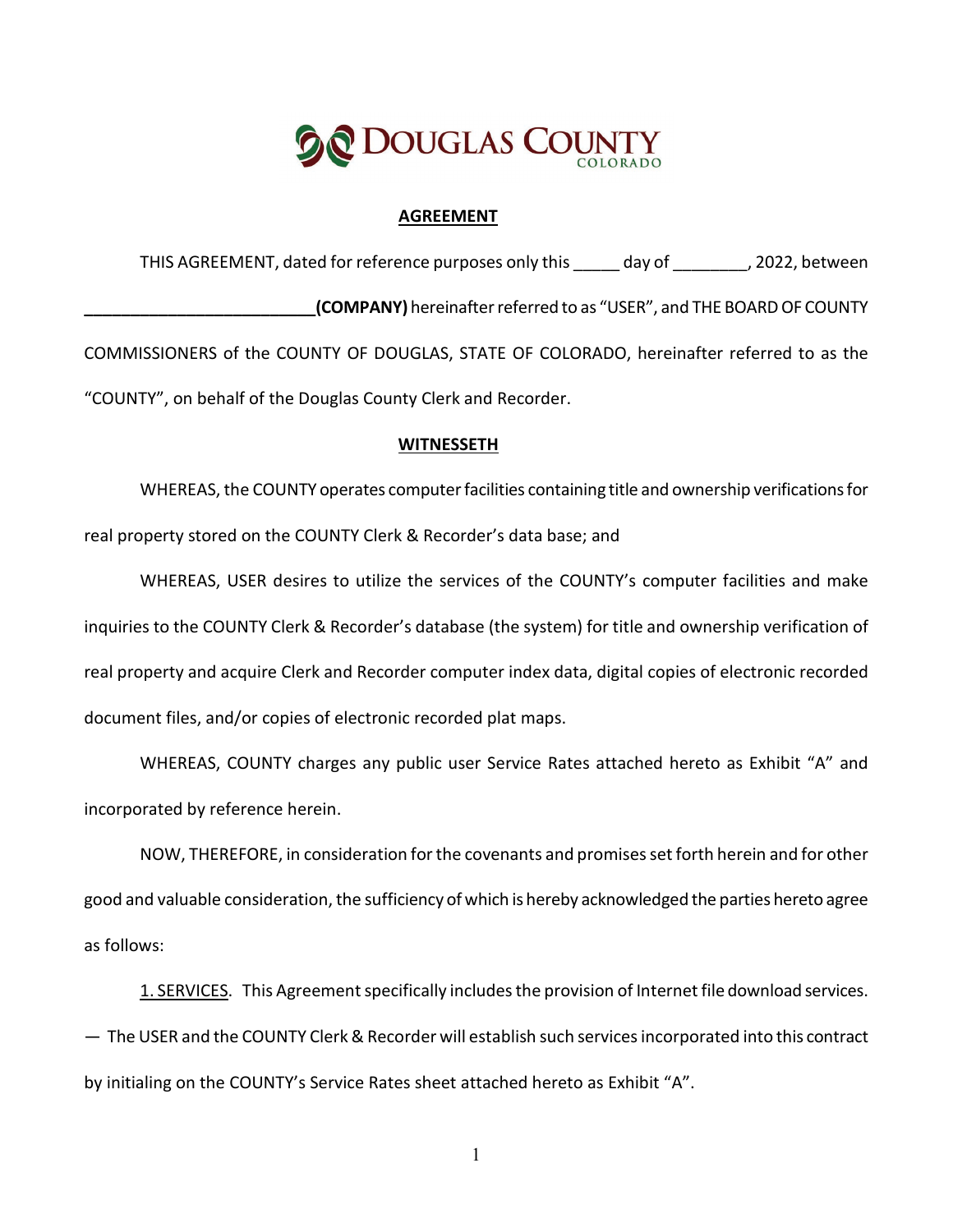The COUNTY agrees that it will provide access to a secure FTP site for download of Land Record System index data, digital copies of recorded document files, and/or digital copies of recorded plat maps seven days per week, excluding system unavailability due to required maintenance and/or routine operations. USER agrees to furnish County with External Hard Drives for all Historical data/image requests. COUNTY shall provide technical support for FTP file downloads during standard business hours and although USER may elect to download information outside of standard business hours, no technical support shall be provided by COUNTY outside of standard business hours. COUNTY standard business hours are 8:00 AM – 5:00 PM Monday to Friday, with the exception of COUNTY holidays. IN NO EVENT SHALL THE COUNTY BE RESPONSIBLE OR LIABLE FOR ANY INCIDENTAL, CONSEQUENTIAL, OR SPECIAL DAMAGES RESULTING FROM ANY DELAY OR FAILURE TO PERFORM UNDER THIS AGREEMENT.

USER specifically agrees not to attempt to reverse engineer, hack into, compromise, or otherwise impair, operation of the file download site, or any system or network connected to file download site through which USER downloads data. USER further agrees not to share any login and password information used to obtain access to the site and agrees to destroy such information, kept in any tangible form, at the termination of this contract.

2. SUSPENSION OF SERVICES. The COUNTY and the Clerk & Recorder shall not be liable or deemed in default for any delay or failure in performance of this Agreement resulting directly or indirectly from any cause, including but not limited to computer downtime, reformatting, and file updates. The COUNTY and the Clerk and Recorder reserve the right to temporarily suspend access to the system at any time and for any reason.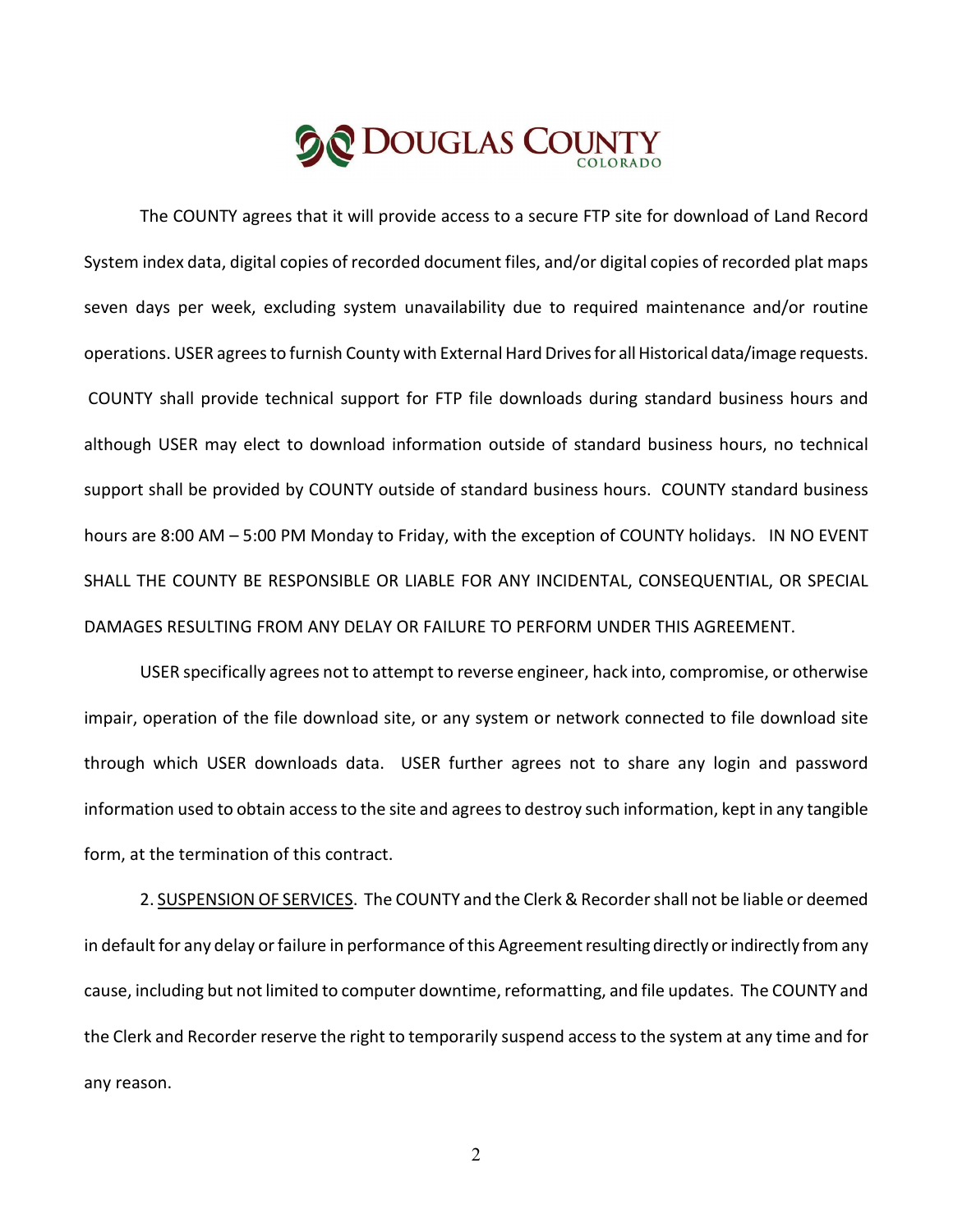3. DISCLAIMER OF WARRANTIES. The COUNTY and the Clerk & Recorder do not warrant or guarantee the accuracy or correctness of any information furnished pursuant to this Agreement. USER agrees that any such information or data shall be used or relied upon only at the sole risk of the USER. USER agrees to indemnify and hold harmless the COUNTY, the Clerk & Recorder, and its other elected officials, officers, employees and servants from any liability, claims, loss, damages, injury, cost and attorney's fees arising out of procuring, compiling, collecting, interpreting or communicating such data or information. As to said information, or any computer programming or other software products which may be supplied by the COUNTY and the Clerk & Recorder under this Agreement, there are **NO WARRANTIES, EITHER EXPRESS OR IMPLIED, INCLUDING IMPLIED WARRANTIES OF MERCHANTABILITY OR FITNESS FOR A PARTICULAR PURPOSE.** In no event shall the COUNTY or the Clerk & Recorder be responsible for any incidental, consequential or special damages arising out of the use of data base information furnished herein.

COUNTY shall make attempts to repair access to data on a timely basis. COUNTY makes no claims to response time in repairing access to data or content of data. USER is responsible to notify COUNTY, through the COUNTY Clerk and Recorder's Recording Office of failures in either the download process or the veracity of the data.

4. INSURANCE REQUIREMENTS, INDEMNIFICATION, AND NOTICE OF DISCLOSURE. The USER shall maintain a Commercial General Liability Insurance Policy including Broad Form Property Damage, Completed Operations and Contractual Liability with limits not less than \$1,000,000.00 combined single limit for each occurrence and not less than \$1,000,000.00 aggregate. In addition to containing public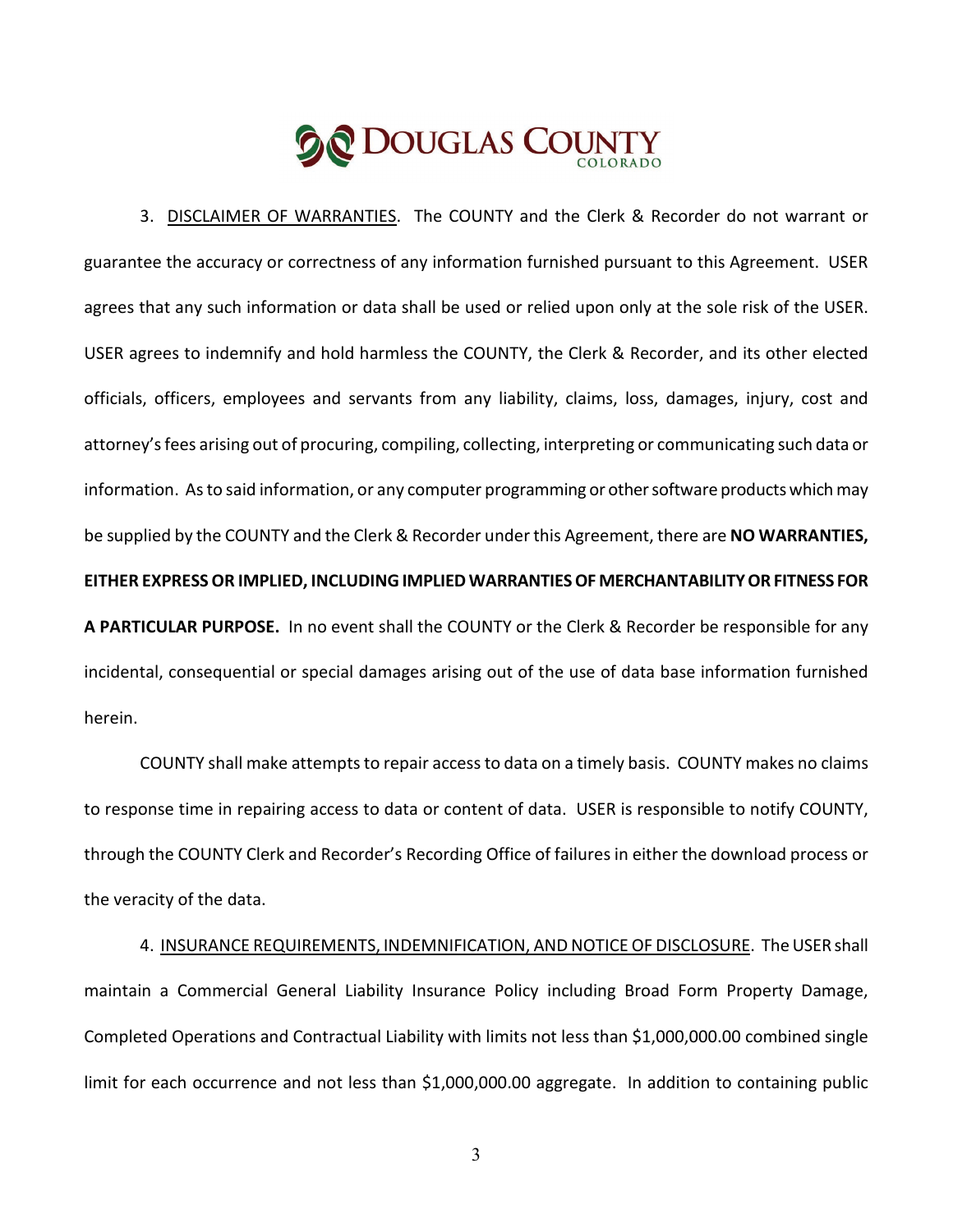record information, a substantial amount of information stored in the COUNTY's data storage facility may be confidential and not subject to unauthorized disclosure. Many of the data processing programs, processes or other software products in the possession of the COUNTY are confidential and may be protected by copyright, trade secret or other proprietary rights and are not subject to unauthorized disclosure.

User agrees to indemnify and hold harmless the COUNTY and the Clerk & Recorder, their elected officials, officers, agents and employees from all liability, claims, damages and expenses, including attorney's fees, arising out of the retrieval or disclosure of any information not authorized for retrieval under Paragraph 1 or failure to comply with any provision of this Agreement. This indemnity shall survive the termination of this Agreement.

In the event USER obtains access to any information not authorized for retrieval or any computer programs, process, or other software product in the possession of the COUNTY or the Clerk & Recorder, USER shall promptly give notice of such fact to the Clerk & Recorder and the COUNTY Information Systems Department. USER shall promptly return or destroy such information or material as requested by the COUNTY or the Clerk & Recorder and shall provide the COUNTY and the Clerk & Recorder with the names and addresses of all persons known to USER who had access to or acquired knowledge of said information or material.

5. COMMENCEMENT OF SERVICES. Services to be performed under this Agreement shall commence on the date this Agreement has been executed by both parties and shall continue until terminated pursuant to Paragraph 6 below.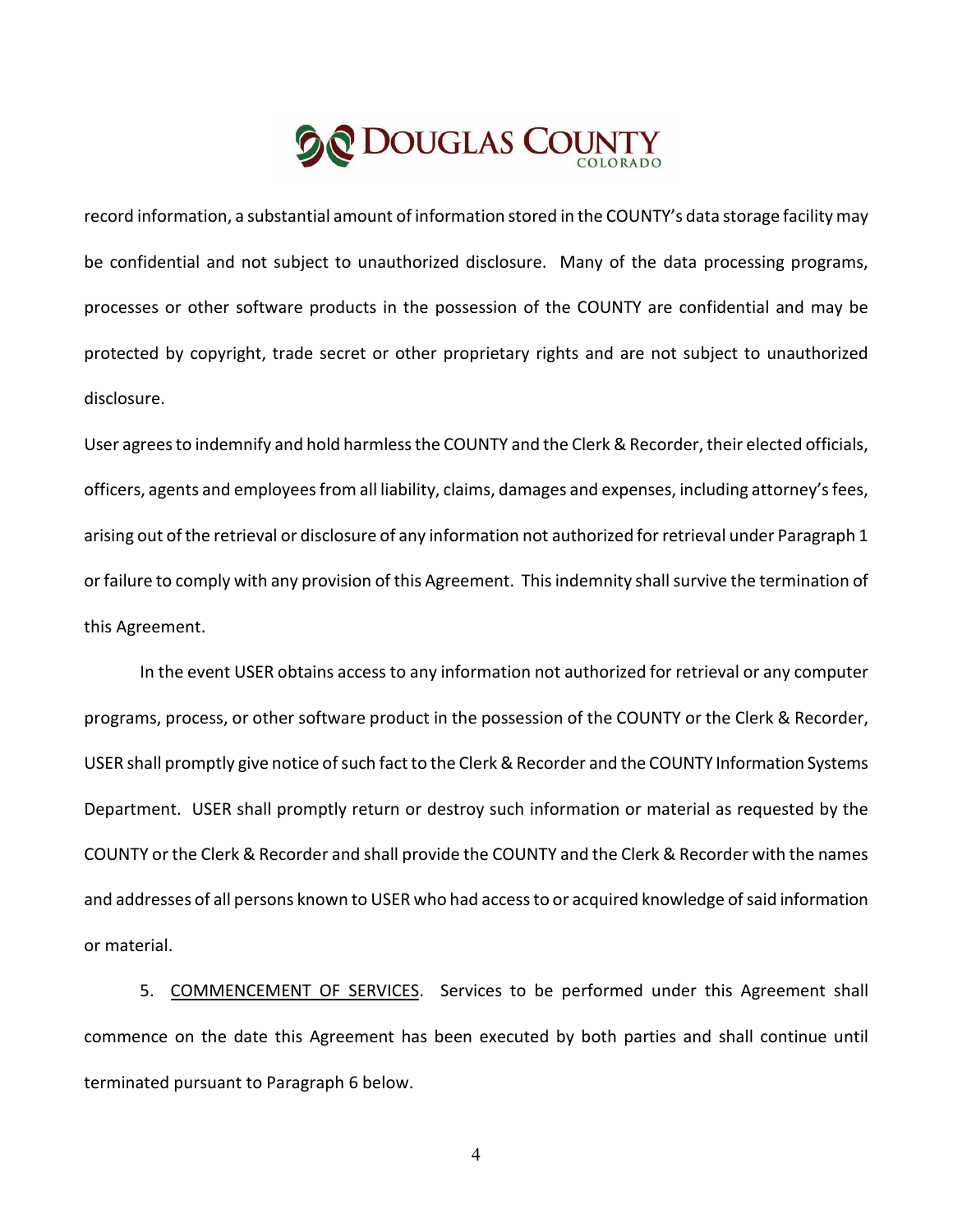# **De DOUGLAS COUNT**

6. TERMINATION. Failure of USER to comply with any provision of this Agreement shall be cause for immediate termination of this Agreement by the COUNTY or the Clerk & Recorder. This Agreement may be terminated by either of the parties at any time upon thirty (30) days written notice to the other party. This agreement shall continue until terminated by either of the parties.

7. PAYMENTS TO COUNTY. Payment to the COUNTY for services under this Agreement shall be upon submission of invoices to USER. Payment shall be made within thirty (30) days of the date of mailing of the invoice. Billings shall be based on the rates attached hereto as Exhibit **a** and incorporated by reference herein. If such payments are not received within 60 days of the due date, the COUNTY and Clerk & Recorder may cancel this contract and discontinue all services to USER.

The rates as set forth in Exhibit **are subject to change**. The COUNTY will provide USER with fortyfive (45) days written notice of any change in the rates. USER may terminate the Agreement on the effective date of such change by giving the COUNTY at least thirty (30) days prior written notice of such termination; otherwise, the new rates shall become effective.

Billing for Internet file download of Grantor/Grantee Index and Images will be on a monthly cycle based on the number of documents and pages recorded in the previous calendar month. The Internet file download for plat maps will be on a monthly cycle based on the number of plats actually scanned in the previous calendar month.

8. DELIVERABLES. Electronic files and document images and/or plat maps recorded and indexed prior to the inception of this contract are considered "Historical". These files will be provided in Acrobat PDF images and associated XML formatted meta data file.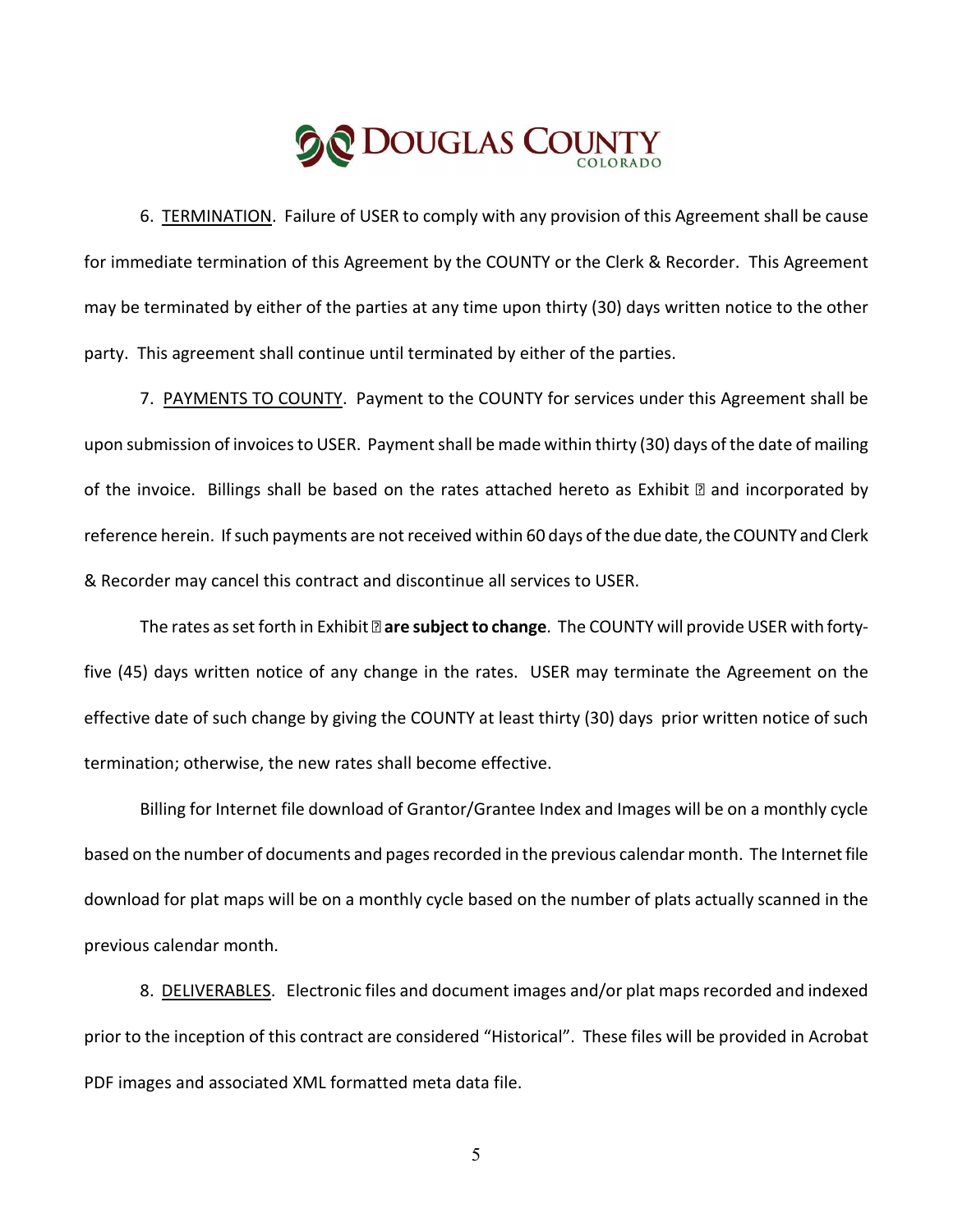―Historical ― Grantor/Grantee index will contain tab delimited ASCII files of the Clerk & Recorder indexed data for all documents recorded in the system since 1983. ―Internet file download of Grantor/Grantee index data and electronic recorded document images will provide daily electronic files recorded after the inception date of this contract. Grantor/Grantee index will be provided as tab delimited ASCII files of Clerk & Recorder indexed data. Electronic document files will be provided in Group IV Tif compressed format. There will be a minimum of 5 working days of recorded document data included on the file download site, determined as the last 5 working days that have been approved for release by COUNTY's Clerk & Recorder. It is the USER's responsibility to keep current with the download of daily files. Files that have aged past the last 5 approved working days will be removed from the site. Re-loading the file download site with files that have been removed will be considered a custom order and will be billable to the USER at the current COUNTY rate.

Internet file download of electronic recorded plat maps will provide daily electronic plat map files indexed after the inception date of this contract. Plat map files will be provided in Group IV Tif compressed format according to system index date. Plat map file names will be provided in internal format, a separate comma-delimited file will be provided which contains the internal file number and the associated recorded document number. There will be a minimum of the last 5 working days of indexed plat maps included on the file download site. Electronic plat maps are based on index date, not recording date, and will included both current (scanning forward) and historical (scanning backward) recorded plat maps, according to the COUNTY Clerk & Recorder's schedule. There will be a minimum of the last 5 working days of indexed plat maps included on the file download site. It is the USER's responsibility to keep current with the download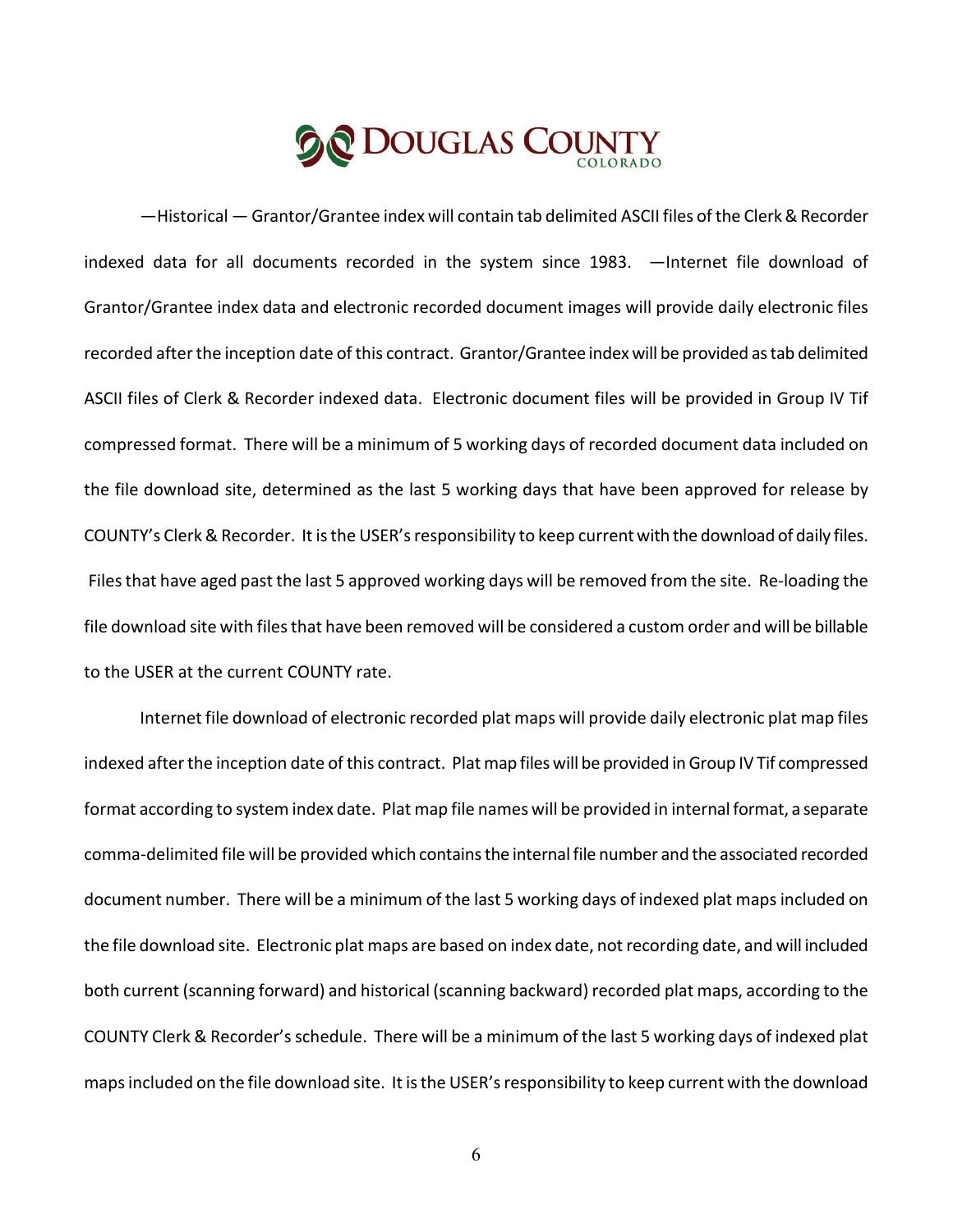of the daily files. Files that have aged past the last 5 working days will be removed from the site. Reloading the file download site with files that have been removed will be considered a custom order and will be billable to the USER at the current COUNTY rate.

9. INDEPENDENT CONTRACTOR. The COUNTY and the Clerk & Recorder are independent

contractors and nothing herein contained shall constitute or designate the COUNTY, the Clerk & Recorder

or any of their employees or agents as agents or employees of the USER.

10. NOTICES. Any notice required to be given by this Agreement, shall be considered delivered upon mailing, postage prepaid, to the party as appropriate, unless otherwise provided herein, addressed as follows:

FOR COUNTY: (Dual Notice must be given) Douglas County Information Systems 100 Third Street Castle Rock, Colorado 80104 Attn: CIO

> Douglas County Attorney's Office 100 Third Street Castle Rock, Colorado 80104 Attn: Lance Ingalls, County Attorney

FOR CLERK & RECORDER: Douglas County Clerk & Recorder 301 Wilcox Street Castle Rock, Colorado 80104

Attn: Clerk and Recorder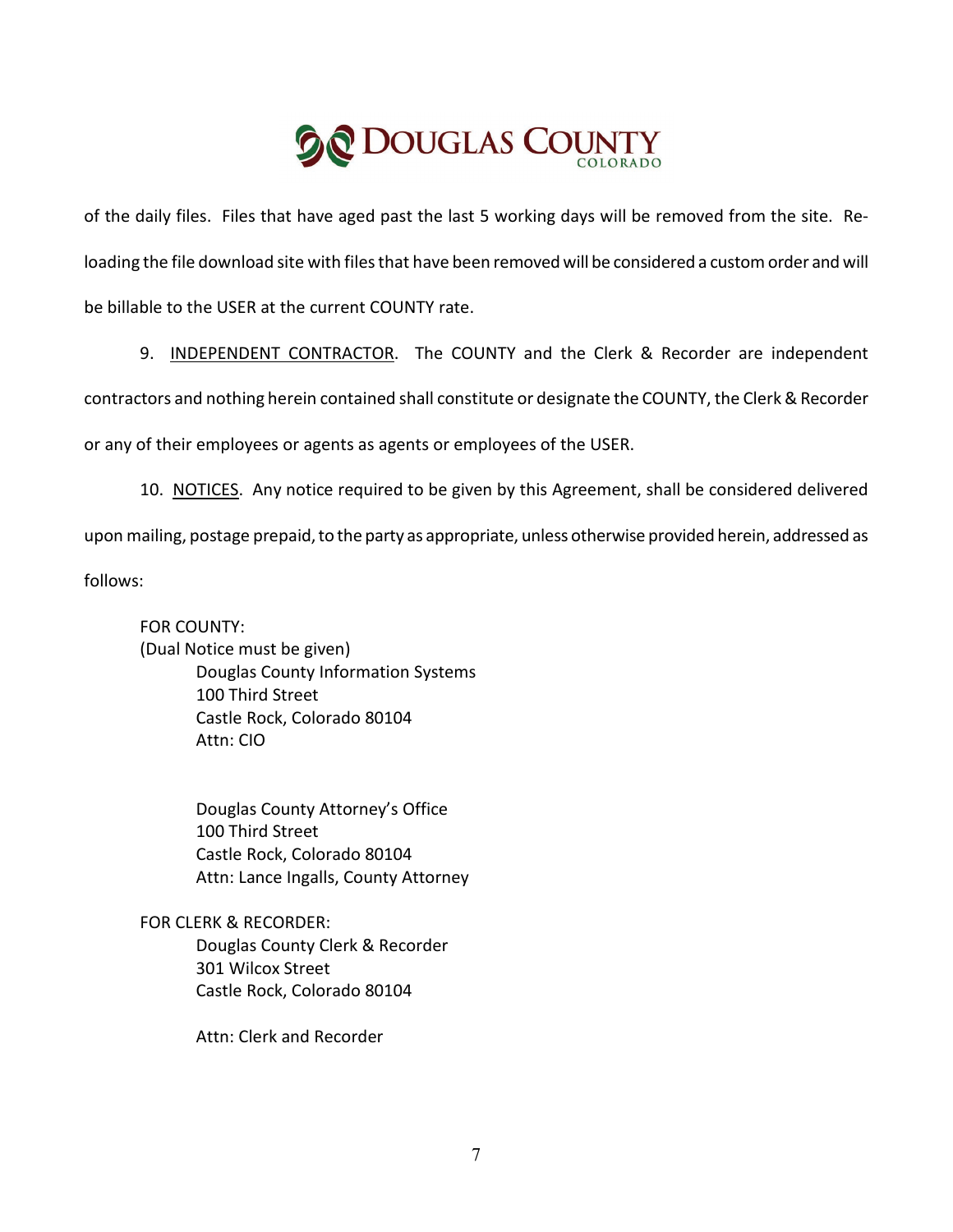

FOR USER:

\_\_\_\_\_\_\_\_\_\_\_\_\_\_\_\_\_\_\_\_\_\_\_\_ \_\_\_\_\_\_\_\_\_\_\_\_\_\_\_\_\_\_\_\_\_\_\_\_ \_\_\_\_\_\_\_\_\_\_\_\_\_\_\_\_\_\_\_\_\_\_\_\_ \_\_\_\_\_\_\_\_\_\_\_\_\_\_\_\_\_\_\_\_\_\_\_\_

12. ASSIGNMENTS. This Contract is voidable by the COUNTY or the Clerk & Recorder if assigned without the prior written consent of the COUNTY and the Clerk & Recorder.

13. VENUE. Venue for any and all legal actions regarding the transaction herein shall lie in the District Court in and for the County of Douglas, State of Colorado. The laws of the State of Colorado shall govern this transaction and this Agreement shall be construed and the legal relations between the parties hereto determined in accordance with the laws of the State of Colorado.

- 14. DATA ACCESS AND USE. "Data" is defined as those items listed in Exhibit A and remains the sole property of Douglas County. Any unauthorized data obtained by USER must be reported immediately and may not be shared. USER agrees to adhere to statutory privacy requirements.
- 15. DATA DESTRUCTION. All unauthorized data will be destroyed as soon as practically possible, or by the end of this Agreement. Recipient may create a random naming or numbering system to identify clients, cases or staff, and once validated the actual identity information will be destroyed as soon as practically possible, or by the end of this Agreement.

16. AMENDMENT. This Agreement constitutes the entire understanding of the parties. This Agreement cannot be modified or amended, and no attempted modification or amendment shall be valid or binding, unless executed in writing by the parties hereto. This Agreement supersedes all proposals, oral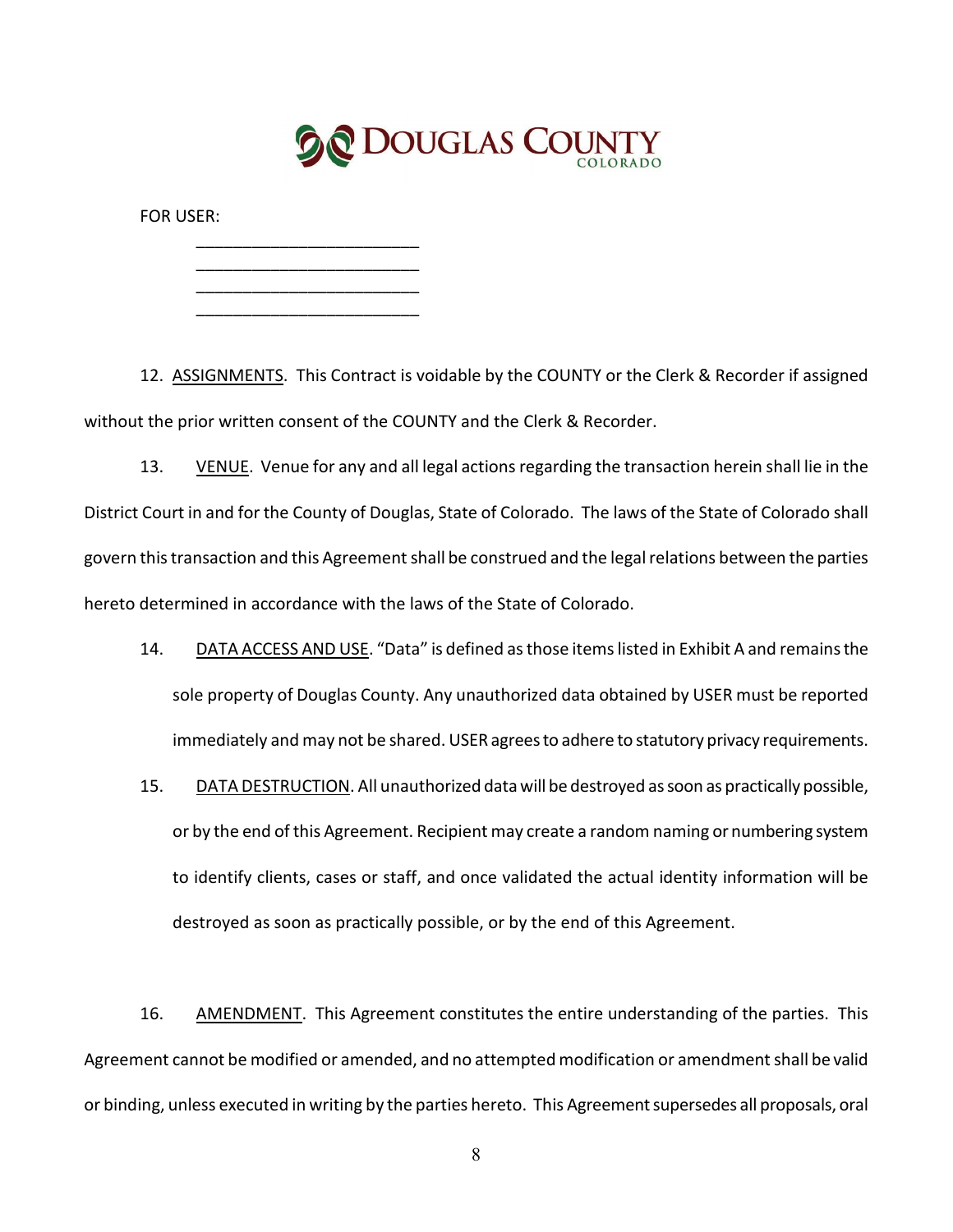or written, and all other prior contracts between the parties relating hereto. Any waiver by either party of any requirement of this Agreement shall not constitute a waiver of any other requirement of this Agreement nor of the same requirement on a separate occasion. User acknowledges that it has read, understands and is bound by each and every term hereof and incorporated herein.

The terms and conditions of this Agreement shall prevail notwithstanding the variance of any terms and conditions of any purchase order submitted to the COUNTY.

THE BOARD OF COUNTY COMMISSIONERS OF THE COUNTY OF DOUGLAS, COLORADO

| Clerk and Recorder          |                         |
|-----------------------------|-------------------------|
|                             |                         |
| Approved as to Content:     | Reviewed:               |
| <b>County Administrator</b> | <b>CIO</b>              |
| Approved as to Form:        | <b>Fiscal Review:</b>   |
| County Attorney             | <b>Finance Director</b> |
| ATTEST:                     | COMPANY NETWORK, INC.   |
|                             |                         |
| Secretary                   |                         |
|                             |                         |